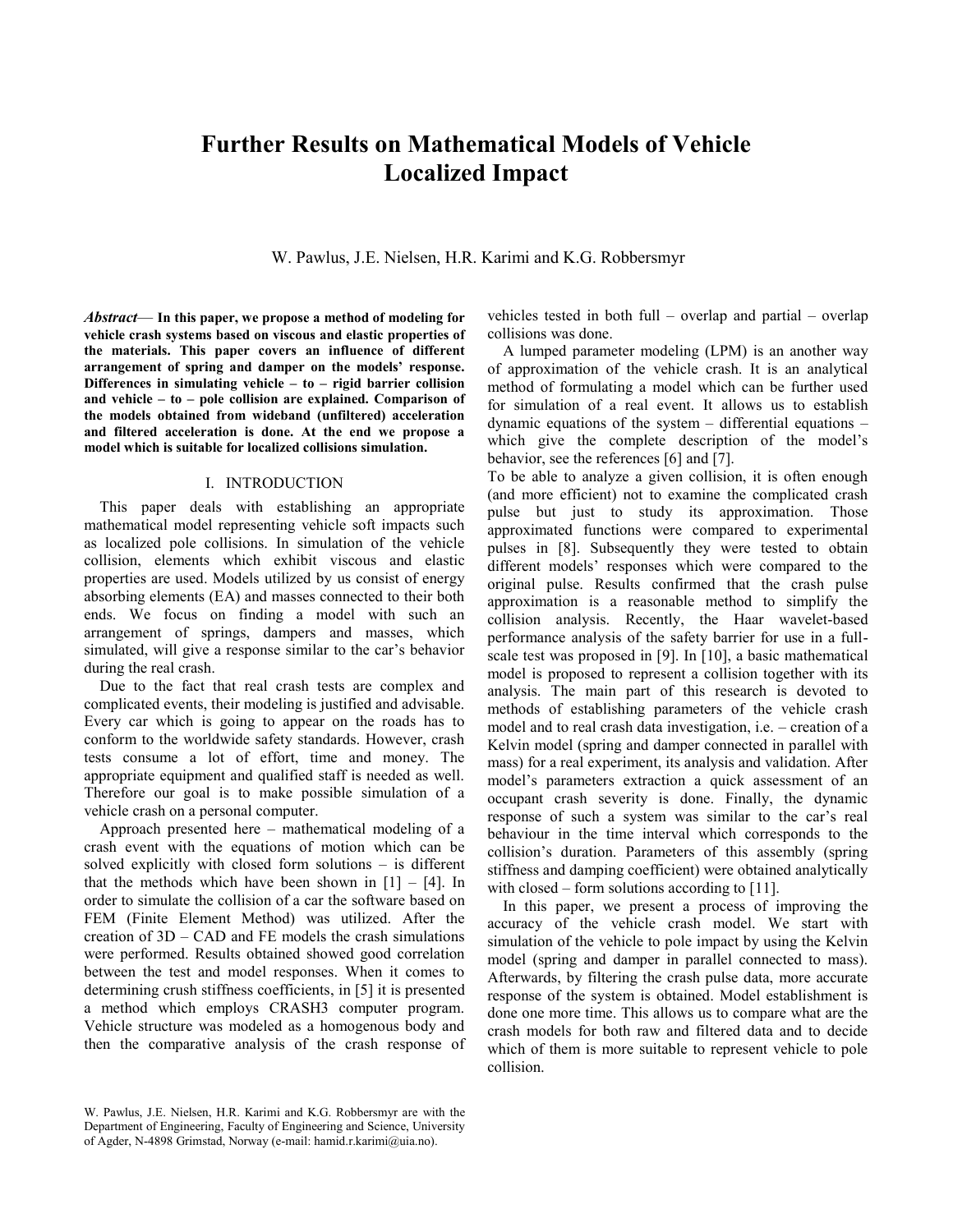## II. EXPERIMENTAL SETUP

In the experiment conducted by UiA [12] the test vehicle, a standard Ford Fiesta 1.1 L 1987 model was subjected to a central impact with a vertical, rigid cylinder at the initial impact velocity  $v_0 = 35$  km/h. Mass of the vehicle (together with the measuring equipment and dummy) was 873 kg. Experiment's scheme is shown in Fig. 1.



Fig. 1. Scheme of the test collision [12]

Vehicle accelerations in three directions (longitudinal, lateral and vertical) together with the yaw rate at the center of gravity were measured. Using normal – speed and high – speed video cameras, the behavior of the obstruction and the test vehicle during the collision was recorded. Fig. 2 shows one of the stages of the crash.



Fig. 2. Car is undergoing a deformation

# III. RAW DATA ANALYSIS - KELVIN MODEL

According to [10] the Kelvin model shown in Fig. 3 has been proposed to represent the vehicle to pole collision. Symbols used:  $k$  – spring stiffness,  $c$  – damping coefficient,  $m$  – mass,  $V_0$  – initial impact velocity.



Fig. 3. Kelvin model.

Known parameters of the model are:

 $m = 873$  kg – mass

 $V_0 = 10.8$  m/s – initial impact velocity.

Parameters which we obtain from the crash pulse analysis (acceleration of the car in the  $x -$  direction – longitudinal) shown in Fig. 4 are listed in Table I.



Fig. 4. Raw data analysis

By following [11] (method of calculating damping factor *ζ* and natural frequency *f* is covered in [10]) spring stiffness *k* and damping coefficient *c* of the Kelvin model are defined to be:

be:  
\n
$$
k = 4\pi^2 f^2 m = 4\pi^2 (2.9375 Hz)^2 \cdot 873 kg = 297392 N/m
$$
\n
$$
c = 4\pi f \zeta m = 4\pi \cdot 2.9375 Hz \cdot 0.1 \cdot 873 kg = 3223 N - s/m
$$

Validation of the model has been done in Matlab Simulink software – the response of the Kelvin model with above estimated parameters is shown in Fig. 5.



Comparison of dynamic crush and time of dynamic crush from the crash pulse analysis and Kelvin model response is done in Table I.

| TABLE 1<br>COMPARISON BETWEEN CAR'S AND KELVIN<br>MODEL'S RESPONSE - RAW DATA |                         |                  |  |  |
|-------------------------------------------------------------------------------|-------------------------|------------------|--|--|
| Parameter                                                                     | Crash pulse<br>analysis | Kelvin<br>model  |  |  |
| Dynamic crush<br>$C$ [m]                                                      | $0.57 \text{ m}$        | $0.50 \;{\rm m}$ |  |  |
| Time of dynamic crush<br>$t_m$ [s]                                            | $0.08$ s                | $0.08$ s         |  |  |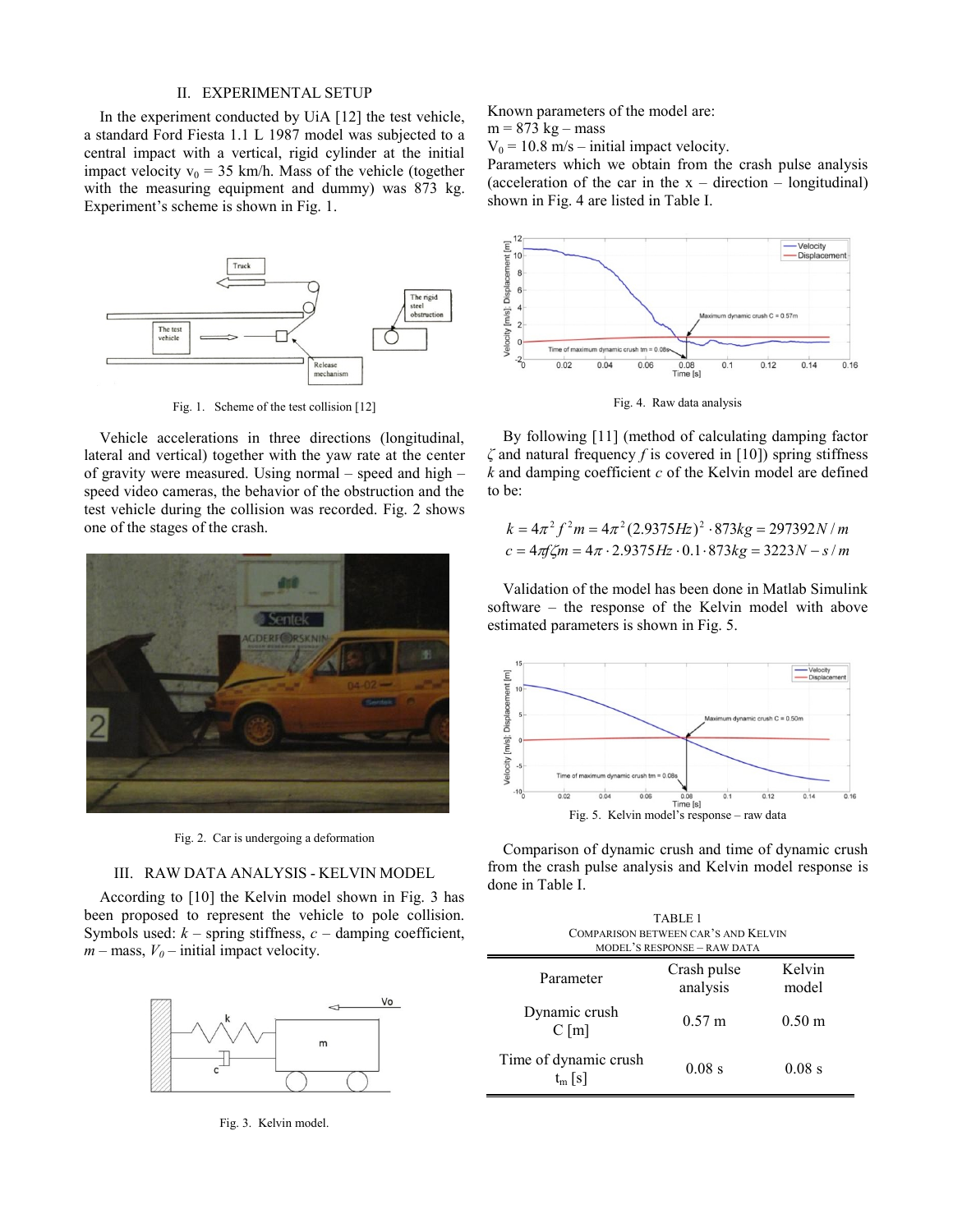**Remark** 1. Since the raw data has been used above, the discrepancy between the real initial impact velocity (which is  $V_0$  = 9.86 m/s) and initial impact velocity obtained from the raw data analysis (which is  $V_0 = 10.80$  m/s) is visible. Therefore to eliminate inaccuracies in modeling caused by this velocity difference we need to filter the acceleration measurements.

## IV. ACCELERATION MEASUREMENTS FILTERING

Digital filtering method has been used here – according to [13]. Frequency response corridors for an appropriate channel class are specified in this standard. Since our goal is to analyze the crash pulse (i.e. integration for velocity and displacement) we select the channel class CFC 180. Filter utilized by us was Butterworth  $3<sup>rd</sup>$  order lowpass digital filter with cut – off frequency  $f_N = 300$  Hz. Comparison between the wideband data and data filtered with this method is shown in Fig. 6.



Fig. 6. Butterworth  $3<sup>rd</sup>$  order filtering results.

In Fig. 7 the comparison in the frequency domain between the raw and filtered acceleration is presented.



Fig. 7. Frequency analysis of crash pulses.

Since the scale is linear, we clearly see that the filtering helped us to get rid of the high frequency components of the crash pulse. This makes its analysis more efficient and gives us results which better correspond to the reality than the ones obtained from wideband data (velocity and displacement). This has crucial influence on our further

considerations because in order to develop a good model, we need to have at our disposal real parameters of the crash test (e.g. initial velocity).

# V. FILTERED DATA ANALYSIS

#### *A. Kelvin model*

Let us determine what is the maximum dynamic crush and the time at which it occurs for the filtered data.



Fig. 8. Filtered data analysis.

Parameters which we obtain from the crash pulse analysis (acceleration of the car in the  $x -$  direction – longitudinal) shown in Fig. 8 are listed in Table II.

Proceeding in the same manner as in Section 3, we obtain the following parameters of the Kelvin model:

$$
k = 4\pi^2 f^2 m = 344150N/m
$$
  

$$
c = 4\pi f\zeta m = 2427N - s/m
$$

Kelvin model response for those parametrs is shown in Fig. 9.

Comparison between the model and reality for the filtered data is done in Table II.

| <b>TABLE II</b><br>COMPARISON BETWEEN CAR'S AND KELVIN MODEL'S<br><b>RESPONSE - FILTERED DATA</b> |                         |                   |  |  |
|---------------------------------------------------------------------------------------------------|-------------------------|-------------------|--|--|
| Parameter                                                                                         | Crash pulse<br>analysis | Kelvin<br>model   |  |  |
| Dynamic crush<br>$C$ [m]                                                                          | $0.520 \text{ m}$       | $0.430 \text{ m}$ |  |  |
| Time of dynamic crush<br>$t_m$ [s]                                                                | 0.076 s                 | 0.076 s           |  |  |

Ĩ.

Filtering the data has improved our calculations – we have obtained the real value of the initial velocity  $V_0 = 9.86$  m/s. However, we observe a larger discrepancy between the dynamic crush from the acceleration's integration and model's prediction than for the raw data. This allows us to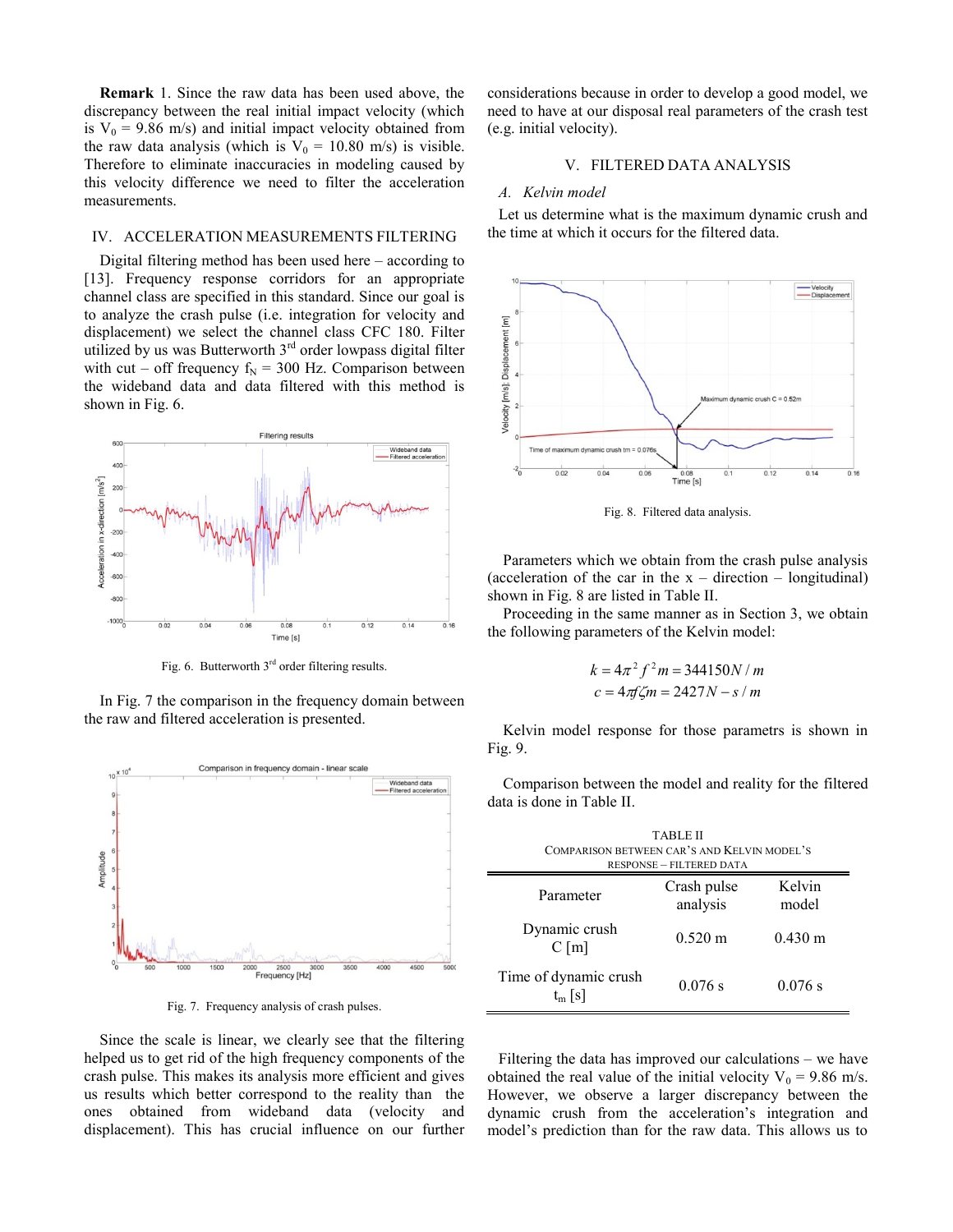claim that since the method utilized in both of those cases remains the same and accuracy of our calculations has increased because of the data filtering, the Kelvin model is not suitable for modeling the impact examined by us. For that reason we investigate a simpler model which consists of spring and mass only.



# *B. Spring – mass model*

The motion of this system is a non – decayed oscillatory one (sinusoidal) because there is no damping in it [11]. This arrangement is shown in Fig. 10. Symbols:  $k -$  spring stiffness, *m* – mass, *a* – absolute displacement of mass *m*.



Fig.10. Spring – mass model.

Let us introduce the following denotation:  $V$  – initial barrier impact velocity  $[m/s]$ 

*f* – structural natural frequency [Hz].

 $\ddot{\phantom{a}}$ 

Response of this system is characterized by the following equations:

$$
\alpha(t) = -V\omega_e \sin(\omega_e t) \tag{1}
$$

 $\alpha(t) = V \cos(\omega_e t)$ (2)

$$
\alpha(t) = \frac{V}{\omega_e} \sin(\omega_e t) \tag{3}
$$

which represent deceleration, velocity and displacement, respectively. Furthermore we define:

$$
C = \frac{V}{\omega_e} \tag{4}
$$

$$
t_m = \frac{\pi}{2\omega_e} \tag{5}
$$

$$
\omega_e = \sqrt{\frac{k}{m}}\tag{6}
$$

as maximum dynamic crush, time of maximum dynamic crush and system's circular natural frequency, respectively. To investigate what are parameters *C* and *t<sup>m</sup>* of such a model, first we need to find the spring stiffness *k*. By substituting (6) to (4) and rearranging one gets:

$$
k = \frac{V^2}{C^2} m \tag{7}
$$

From Fig. 8 it is obtained  $C = 0.52$  m and  $V = 9.86$  m/s for filtered data. Therefore,

$$
k = \frac{(9.86m/s)^2}{(0.52)^2} \cdot 873kg = 313878N/m
$$
\n
$$
t_m = \frac{\pi}{2\omega_e} = \frac{\pi}{2\sqrt{\frac{k}{m}}} = \frac{\pi}{2\sqrt{\frac{313878N/m}{873kg}}} = 0.083s
$$

Spring – mass model's response for above spring stiffness *k* (initial velocity and mass of the car remain the same) is shown in Fig. 11.



Let us again compare what is the dynamic crush and the time at which it occurs for the data analysis and model.

| TABLE III<br>COMPARISON BETWEEN CAR'S AND SPRING<br>- MASS MODEL'S RESPONSE - FILTERED DATA |                         |                        |  |
|---------------------------------------------------------------------------------------------|-------------------------|------------------------|--|
| Parameter                                                                                   | Crash pulse<br>analysis | Spring - mass<br>model |  |
| Dynamic crush<br>$C$ [m]                                                                    | $0.520 \text{ m}$       | $0.520 \text{ m}$      |  |
| Time of dynamic crush<br>$t_m$ [s]                                                          | 0.076 s                 | 0.082 s                |  |

÷,

Results obtained in this step are the best. The dynamic crush estimated by the spring – mass model is exactly the same as the reference dynamic crush of a real car. When it comes to the time when it occurs, the difference between the model and reality is less than 1%. This model gives us good approximation of the car's behavior during the crash. It is a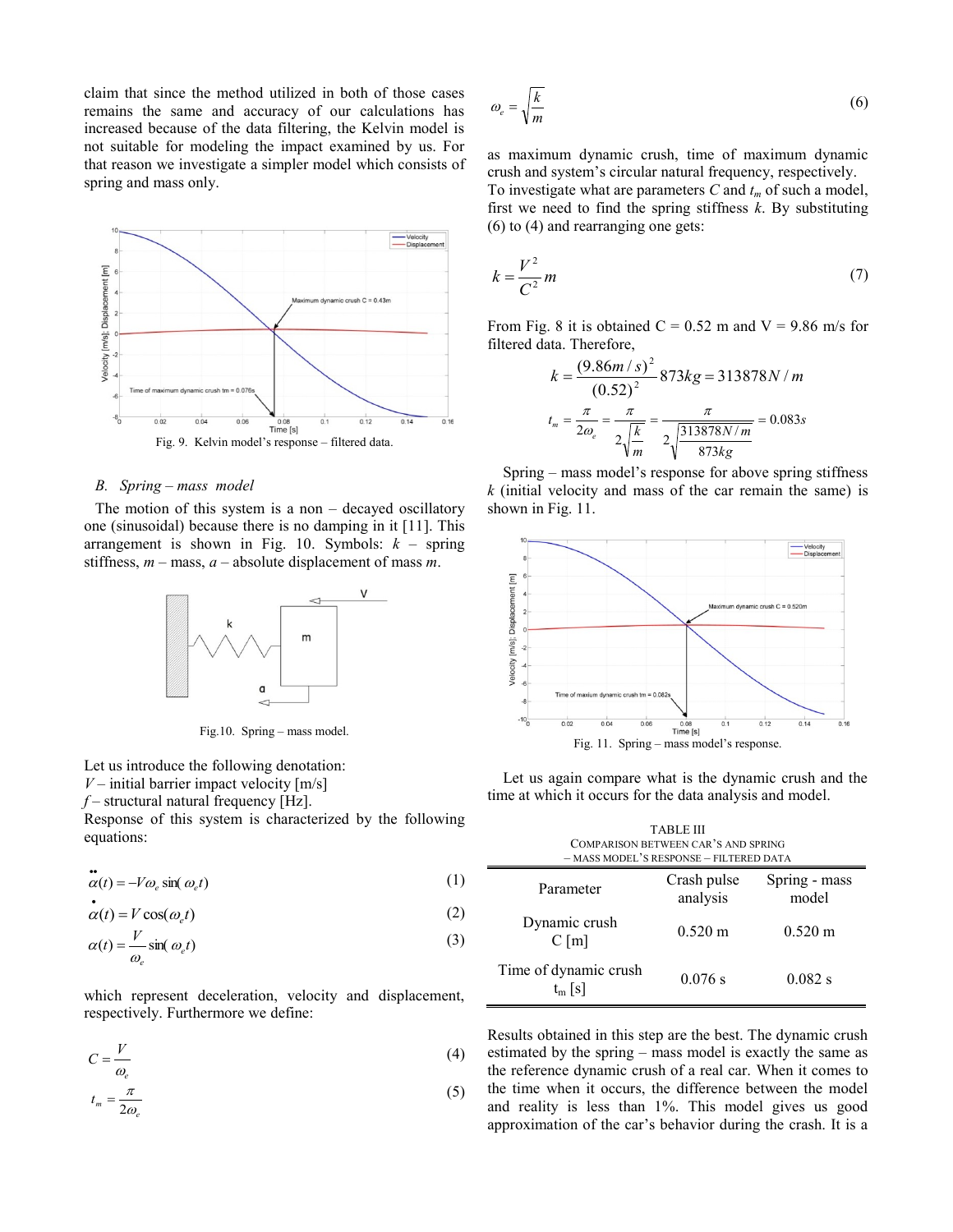particular case of a Kelvin model in which damping has been set to zero as well as of a Maxwell model in which damping is going to infinity. Since the method for finding the parameters of the Kelvin model does not provide satisfactory results, it is advisable to use a different model.

## VI. MAXWELL MODEL

The arrangement in which spring and damper are connected in series to mass is called Maxwell model – Fig. 12.



Fig. 12. Maxwell model – m' designates Zero Mass.

To derive its equation of motion it is proposed to place small mass *m'* between spring and damper. By doing this, the inertia effect which occurs for the spring and damper is neglected and the system becomes third order differential equation which can be solved explicitly [11]. According to Fig. 12 we define *d* and *d'* as absolute displacement of mass *m* and absolute displacement of mass *m'*, respectively. We establish the following equations of motion (EOM):

$$
\vec{m} \cdot \vec{d} = -c(\vec{d} - \vec{d}')
$$
 (8)

$$
m'\ddot{d'} = c(\dot{d} - \dot{d'}) - kd'
$$
\n(9)

By differentiating (8) and (9) w.r.t. time and setting  $m' = 0$ we obtain:

$$
m \ddot{d} = -c(\ddot{d} - \ddot{d}')
$$
 (10)

$$
0 = c(\vec{d} - \vec{d}') - k\vec{d}'
$$
\n(11)

We sum up both sides of  $(10)$  and  $(11)$  and rearrange:

$$
\dot{d} = \frac{-m}{k} \dot{d} \tag{12}
$$

We substitute (12) into (8) and finally obtain the undermentioned EOM:

$$
\dddot{d} + \frac{k}{c}\dot{d} + \frac{k}{m}\dot{d} = 0\tag{13}
$$

Therefore, characteristic equation of the Maxwell model is:

$$
s[s^2 + \frac{k}{c}s + \frac{k}{m}] = 0
$$
 (14)

In this system, the rebound of the mass depends on the sign of the discriminant  $\Delta$  of the quadratic equation in brackets. For positive  $\Delta$  there is no rebound, i.e. m  $\left(\frac{k}{c}\right)^2 > 4\frac{k}{m}$  $k\setminus^2$  $\vert$  >  $\left(\frac{k}{c}\right)$  $\left(\frac{k}{2}\right)^2 > 4\frac{k}{2}$ . In this case, roots of the characteristic equation (14) are, respectively,  $s_0 = 0$  and two negative real roots  $s_1 = a + b$  and

 $s_2 = a - b$ , where  $a = \frac{-k}{2c}$  $a = \frac{-k}{2}$  and  $\overline{\phantom{a}}$  $\mathbf{I}$ J  $\lambda$ L L L ſ  $\Big\} =$  $\left(\frac{k}{2c}\right)$  $=\sqrt{\left(\frac{k}{2c}\right)^2-\frac{k}{m}}$ k 2c  $b = \sqrt{\frac{k}{2}}$  $\left[\frac{2}{k}\right]$ .

On the other hand for negative  $\Delta$  the rebound occurs when m  $\left(\frac{k}{c}\right)^2 < 4\frac{k}{m}$  $k\setminus^2$  $\Big\}$  <  $\left(\frac{k}{c}\right)$  $\left(\frac{k}{2}\right)^2$   $\leq$  4  $\frac{k}{2}$ . In this case, roots of the characteristic equation (14) will be  $s_0 = 0$  and two complex roots  $s_1 = a + ib$  and  $s_2 = a - ib$ , where  $a = \frac{-k}{2c}$  $a = \frac{-k}{2}$  and  $\overline{\phantom{a}}$  $\mathbf{I}$ J Ι L L L ſ  $\int$  $\left(\frac{k}{2c}\right)$  $=\int \frac{k}{k-1}$ 2  $_{2c}$ k m  $b = \left( \frac{k}{2} - \left( \frac{k}{2} \right)^2 \right)$ .

In a Maxwell model, the mass may not rebound from the obstacle. It means that its displacement increases with time to an asymptotic value. The parameter which determines whether the rebound will occur or not is damping coefficient. When it is less than a limiting one (named transition damping coefficient  $c^*$ ), the mass will be constantly approaching an obstacle, whereas when it is higher, there will exist a dynamic crush at a finite time. Another boundary situation is for damping coefficient  $c = \infty$ . Then the Maxwell model degenerates into spring – mass system. To determine the value of transition damping coefficient we assume that  $\Delta=0$ , or equivalently *m k c*  $\frac{k}{-} = 2 \sqrt{\frac{k}{-}}$ 

and

$$
c^* = \frac{\sqrt{km}}{2} \tag{15}
$$

Indeed, for  $c < c^*$  we have  $\Delta > 0$  – it means no dynamic crush at a finite time.



Fig. 13. Maxwell model responses for different values of damping.

We are able to assess what should be the minimal damping, which we add to the simple spring – mass model mentioned above, which will produce the dynamic crush not extended in infinite period of time. According to (15), for model and crash test being analyzed in Section 5B, we calculate the transition damping coefficient: